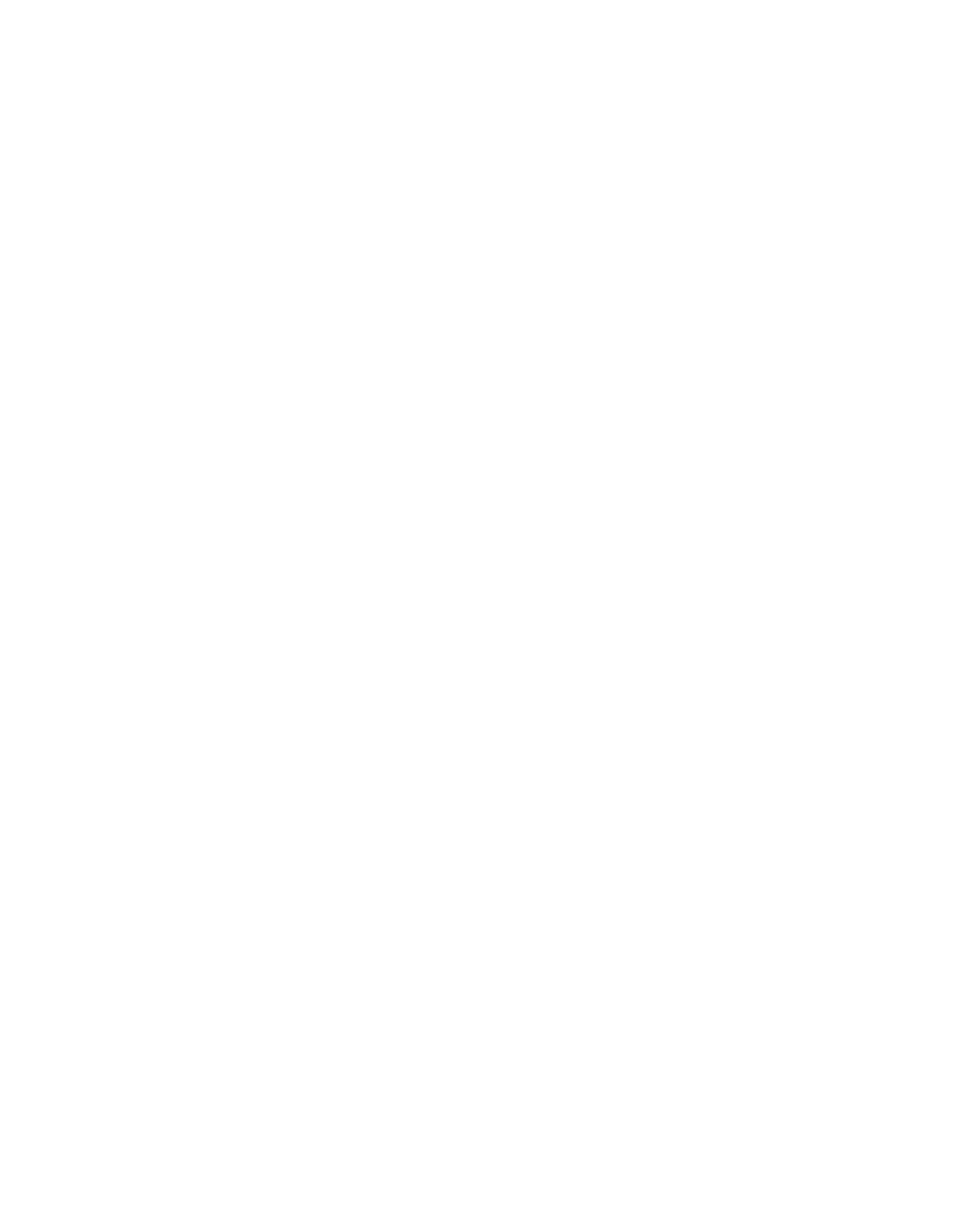## SEA - 4Base-Scorecard: CHC104 - 07-31-16 - SEA 6 @ CHC 7 & "WP: Rondon - LP: Martin - Sv: - CHC rec 63-41 - Zobrist is Top Contributor in CHC win



|               | SEA - 4BaseScore - Player 4Score by Batting Order<br>WP: Rondon - LP: Martin - Sv: - CHC104 - 07-31-16 - SEA 6 @ CHC 7<br>WP: Rondon - LP: Martin - Sv: - CHC rec 63-41 - Zobrist is Top Contributor in CHC win |              |                  |                |    |                |                |                |                |                |                      |  |  |  |  |
|---------------|-----------------------------------------------------------------------------------------------------------------------------------------------------------------------------------------------------------------|--------------|------------------|----------------|----|----------------|----------------|----------------|----------------|----------------|----------------------|--|--|--|--|
|               |                                                                                                                                                                                                                 |              | <b>Bat Order</b> |                |    |                |                |                |                |                |                      |  |  |  |  |
| Player        | Team                                                                                                                                                                                                            | Position     | $\mathbf{1}$     | $\overline{2}$ | 3  | 4              | 5              | 6              | $\overline{7}$ | 8              | 9                    |  |  |  |  |
| Lee           | <b>SEA</b>                                                                                                                                                                                                      | 1B           |                  |                |    |                |                |                | 19             |                |                      |  |  |  |  |
| Cano          | <b>SEA</b>                                                                                                                                                                                                      | 2B           |                  |                | 13 |                |                |                |                |                |                      |  |  |  |  |
| Cruz          | <b>SEA</b>                                                                                                                                                                                                      | RF           |                  |                |    | 11             |                |                |                |                |                      |  |  |  |  |
| Gutierrez     | <b>SEA</b>                                                                                                                                                                                                      | LF-RF        |                  |                |    |                |                | $\overline{7}$ |                |                |                      |  |  |  |  |
| Seager        | <b>SEA</b>                                                                                                                                                                                                      | 3B           |                  |                |    |                | 6 <sup>1</sup> |                |                |                |                      |  |  |  |  |
| <b>Martin</b> | <b>SEA</b>                                                                                                                                                                                                      | <b>CF</b>    |                  | 5 <sub>5</sub> |    |                |                |                |                |                |                      |  |  |  |  |
| Zunino        | <b>SEA</b>                                                                                                                                                                                                      | $\mathtt{C}$ |                  |                |    |                |                |                |                | $\overline{4}$ |                      |  |  |  |  |
| O'Malley      | <b>SEA</b>                                                                                                                                                                                                      | SS           | 3 <sup>2</sup>   |                |    |                |                |                |                |                |                      |  |  |  |  |
| Cruz-Heredia  | <b>SEA</b>                                                                                                                                                                                                      | RF+PR-<br>LF |                  |                |    | $\overline{2}$ |                |                |                |                |                      |  |  |  |  |
| <b>Diaz</b>   | <b>SEA</b>                                                                                                                                                                                                      | P-Rel        |                  |                |    |                |                |                |                |                | $\blacktriangleleft$ |  |  |  |  |
| Smith         | <b>SEA</b>                                                                                                                                                                                                      | PH           |                  |                |    |                |                |                |                |                | $\blacktriangleleft$ |  |  |  |  |
| Aoki          | <b>SEA</b>                                                                                                                                                                                                      | PH           |                  |                |    |                |                |                |                |                | $\bullet$            |  |  |  |  |
| Heredia       | <b>SEA</b>                                                                                                                                                                                                      | PR-LF        |                  |                |    | $\mathbf{0}$   |                |                |                |                |                      |  |  |  |  |
| Hernandez     | <b>SEA</b>                                                                                                                                                                                                      | P            |                  |                |    |                |                |                |                |                | $\pmb{0}$            |  |  |  |  |

Scorecard Sponsored By



**GO** - Meal and Fitness Tracker By Iolo

https://itunes.apple.com/us/app/go-meal-and-fitness-track-er/id785910082?mt=8

# SEA - 4Score Box - Player Totals<br>CHC104 - 07-31-16 - SPA 6 @ CHC10<br>WP: Rondon - LP: Martin - Sv: - CHC rec 63-41 - Zobrist is Top Contributor in CHC win

| Player                  |        | Team Position | Bat<br>Ord #   | Credit For Run          | PA Bases       | <b>BR</b> Bases | <b>Bases Pushed</b> | Player 4Score  | Appearances    | Productivity<br>Rate |
|-------------------------|--------|---------------|----------------|-------------------------|----------------|-----------------|---------------------|----------------|----------------|----------------------|
| Lee                     | SEA 1B |               | $\overline{7}$ | $\overline{2}$          | 6              | 2               | 9                   | 19             | 5              | 3.800                |
| Cano                    | SEA 2B |               | 3              | $\overline{\mathbf{c}}$ | $\overline{4}$ | 0               | $\overline{7}$      | 13             | 6              | 2.167                |
| Cruz                    | SEA RF |               | $\overline{4}$ | $\overline{2}$          | $\overline{4}$ | 0               | 5                   | 11             | 4              | 2.750                |
| Gutierrez               |        | SEA LF-RF     | 6              | 0                       | $\overline{2}$ | 4               | $\mathbf{1}$        | $\overline{7}$ | 6              | 1.167                |
| Seager                  | SEA 3B |               | 5              | $\mathbf 0$             | 3              | $\overline{2}$  | 1                   | 6              | 6              | 1.000                |
| Martin                  | SEA CF |               | $\overline{2}$ | $\mathbf 0$             | $\overline{1}$ | 3               | $\mathbf{1}$        | 5              | 6              | 0.833                |
| Zunino                  | SEA C  |               | 8              | $\mathbf 0$             | $\overline{4}$ | $-2$            | $\overline{2}$      | 4              | 5              | 0.800                |
| O'Malley                | SEA SS |               | $\mathbf{1}$   | 0                       | $\overline{2}$ | $\overline{2}$  | $-1$                | 3              | 6              | 0.500                |
| Cruz-Heredia SEA RF+PR- |        |               | $\overline{4}$ | 0                       | $\overline{1}$ | $\mathbf{1}$    | $\mathbf 0$         | $\overline{2}$ | $\mathbf{1}$   | 2.000                |
| Diaz                    |        | SEA P-Rel     | $9\,$          | $\mathbf 0$             | $\overline{1}$ | 0               | $\mathbf 0$         | $\mathbf{1}$   | $\mathbf{1}$   | 1.000                |
| Smith                   | SEA PH |               | 9              | $\mathbf 0$             | $\overline{1}$ | $\mathbf 0$     | 0                   | 1              | $\mathbf{1}$   | 1.000                |
| Aoki                    | SEA PH |               | 9              | $\mathbf 0$             | $\mathbf 0$    | $\mathbf{0}$    | $\mathbf 0$         | $\mathbf 0$    | $\mathbf{1}$   | 0.000                |
| Heredia                 |        | SEA PR-LF     | 4              | $\mathbf 0$             | $\mathbf 0$    | 0               | $\mathbf 0$         | $\mathbf 0$    | $\mathbf{1}$   | 0.000                |
| Hernandez               | SEA P  |               | $9\,$          | $\mathbf 0$             | $\mathbf 0$    | $\mathbf{0}$    | $\mathbf 0$         | $\mathbf 0$    | $\overline{2}$ | 0.000                |
| <b>Totals</b>           |        |               |                | 6                       | 29             | 12              | 25                  | 72             | 51             | 1.412                |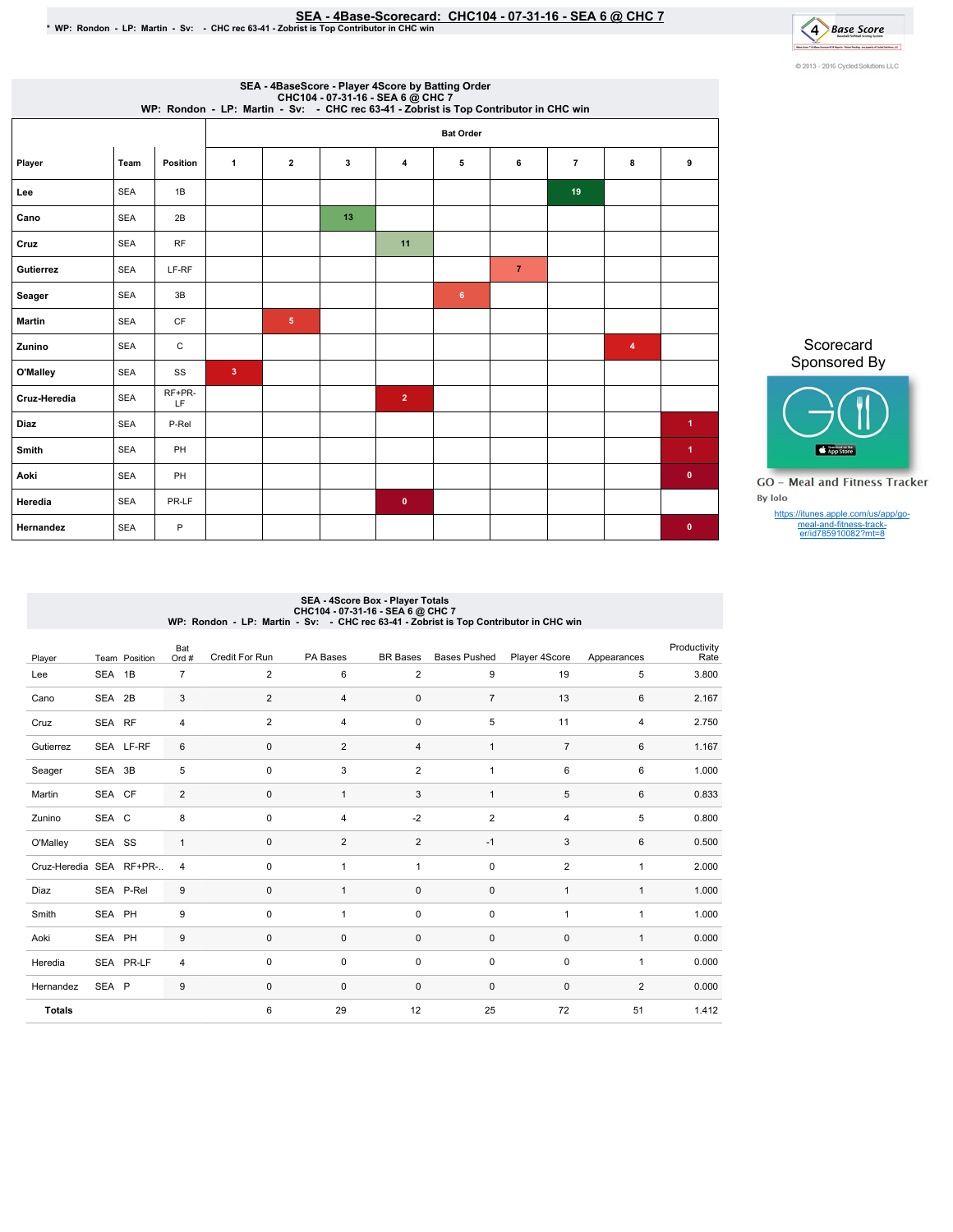|                |      |                                       |           |  | 6 (\$ %DVH6FRUH 30D NHU 6FRUHE \ %DWMLQJ 2 UGHU                                 |  |  |  |  |  |  |  |  |
|----------------|------|---------------------------------------|-----------|--|---------------------------------------------------------------------------------|--|--|--|--|--|--|--|--|
|                |      |                                       |           |  | $+8$<br>:3 5 RQGRQ /3 0 DUMQ 6Y & + & U+F = REULWIN 7RS & RQMUEXMRUIQ & + & ZIQ |  |  |  |  |  |  |  |  |
|                |      |                                       | %DW2 UGHU |  |                                                                                 |  |  |  |  |  |  |  |  |
| 300 HU         | 7HDP | 3 RVUMRQ                              |           |  |                                                                                 |  |  |  |  |  |  |  |  |
| / H            | 6(   | %                                     |           |  |                                                                                 |  |  |  |  |  |  |  |  |
| &DQR           | 6(   | $\%$                                  |           |  |                                                                                 |  |  |  |  |  |  |  |  |
| &UX]           | 6(   | 5)                                    |           |  |                                                                                 |  |  |  |  |  |  |  |  |
| <b>HUHWX</b> * | 6(   | ( ) 5)                                |           |  |                                                                                 |  |  |  |  |  |  |  |  |
| 6HDJHU         | 6(   | %                                     |           |  |                                                                                 |  |  |  |  |  |  |  |  |
| 0 DUMQ         | 6(   | &)                                    |           |  |                                                                                 |  |  |  |  |  |  |  |  |
| $=XQQR$        | 6(   | &                                     |           |  |                                                                                 |  |  |  |  |  |  |  |  |
| 2 0 DOM        | 6(   | 66                                    |           |  |                                                                                 |  |  |  |  |  |  |  |  |
| &UX] + HUHGID  | 6(   | 5) 35<br>$\left( \frac{1}{2} \right)$ |           |  |                                                                                 |  |  |  |  |  |  |  |  |
| $\mathbf{D}$   | 6(   | 3 5 HO                                |           |  |                                                                                 |  |  |  |  |  |  |  |  |
| 6PLM           | 6(   | $3+$                                  |           |  |                                                                                 |  |  |  |  |  |  |  |  |
| \$RNL          | 6(   | $3+$                                  |           |  |                                                                                 |  |  |  |  |  |  |  |  |
| $+HHGD$        | 6(   | 35/                                   |           |  |                                                                                 |  |  |  |  |  |  |  |  |
| $+HDDQGH$      | 6(   | 3                                     |           |  |                                                                                 |  |  |  |  |  |  |  |  |

 $\underbrace{6 (\textcolor{red}{\textcircled{s}} \textcolor{blue}{\bullet} \textcolor{blue}{\textcircled{s}} \textcolor{blue}{+ 8.48 \text{ U-F}} \underbrace{6 (\textcolor{red}{\textcircled{s}} \textcolor{blue}{\bullet} \textcolor{blue}{\textcircled{s}} \textcolor{blue}{+ 8.48 \text{ U-F}}}_{=\text{REUWW} \textcolor{red}{\textcircled{s}} \textcolor{blue}{+ 8.8 \text{CME} \textcolor{blue}{\textcircled{s}} \textcolor{blue}{+ 8.2 \text{ U}}}\underbrace{8 + 8.00 \text{ V}}$ 

6 FRUHFDLG 6 SROVRUHG %

 $6($  \$ #  $8+8$ 

<u>KWOSY WACHYDSSOBIERP XYDSSJR</u><br>PHDODOGILWOHWWDEN<br>HULG "PW

|     |                              |  | $8 + 8$ | 6(\$ 6FRUH%RI 300)\HU7RWDOV | $6(S + 8 + 8)$ |                                           |  |
|-----|------------------------------|--|---------|-----------------------------|----------------|-------------------------------------------|--|
|     | $: 3$ 5 RQGRQ /3 0 DUMLQ 6 Y |  |         | $8+8$ UHF                   |                | $=$ REULWAV 7 RS & ROMMEXWRULQ & + & Z LQ |  |
| %DW |                              |  |         |                             |                |                                           |  |

| 30 NU                    |              | 7HDP 3 RVMMRQ                  | %DW<br>$2 \text{ }\mathsf{L}$ | & UHGLV) RU5 XQ | 3\$ %DMHV | %5 %DVHV | %DVHV3XVKHG | 300 NU 6 FRUH | \$SSHDUDGFHV | 3 URGXFWYUW<br>5DM |
|--------------------------|--------------|--------------------------------|-------------------------------|-----------------|-----------|----------|-------------|---------------|--------------|--------------------|
| / H                      | 6(           | $\%$                           |                               |                 |           |          |             |               |              |                    |
| &DQR                     | 6(           | $\%$                           |                               |                 |           |          |             |               |              |                    |
| &UX]                     | $6($ \$ 5)   |                                |                               |                 |           |          |             |               |              |                    |
| * XWHUH                  |              | 6( <b>§</b> / ) 5)             |                               |                 |           |          |             |               |              |                    |
| 6HDJHU                   | $6($ \$      | $\%$                           |                               |                 |           |          |             |               |              |                    |
| 0 DUMOR                  | $6($ \$ $8)$ |                                |                               |                 |           |          |             |               |              |                    |
| $=XQQR$                  | $6($ \$ &    |                                |                               |                 |           |          |             |               |              |                    |
| 2 0 DOM                  | $6($ \$ 66   |                                |                               |                 |           |          |             |               |              |                    |
| &UX] + HUHGID 6(\$ 5) 35 |              |                                |                               |                 |           |          |             |               |              |                    |
| $\Box$                   |              | 6( <b>§</b> 35H <sup>o</sup> ) |                               |                 |           |          |             |               |              |                    |
| 6PLW                     | $6(§ 3+$     |                                |                               |                 |           |          |             |               |              |                    |
| \$RNL                    | $6(§ 3+$     |                                |                               |                 |           |          |             |               |              |                    |
| $+HHGD$                  |              | 6( <b>§</b> 35/)               |                               |                 |           |          |             |               |              |                    |
| + HLODOGH                | $6($ \$ 3    |                                |                               |                 |           |          |             |               |              |                    |
| 7RWDOV                   |              |                                |                               |                 |           |          |             |               |              |                    |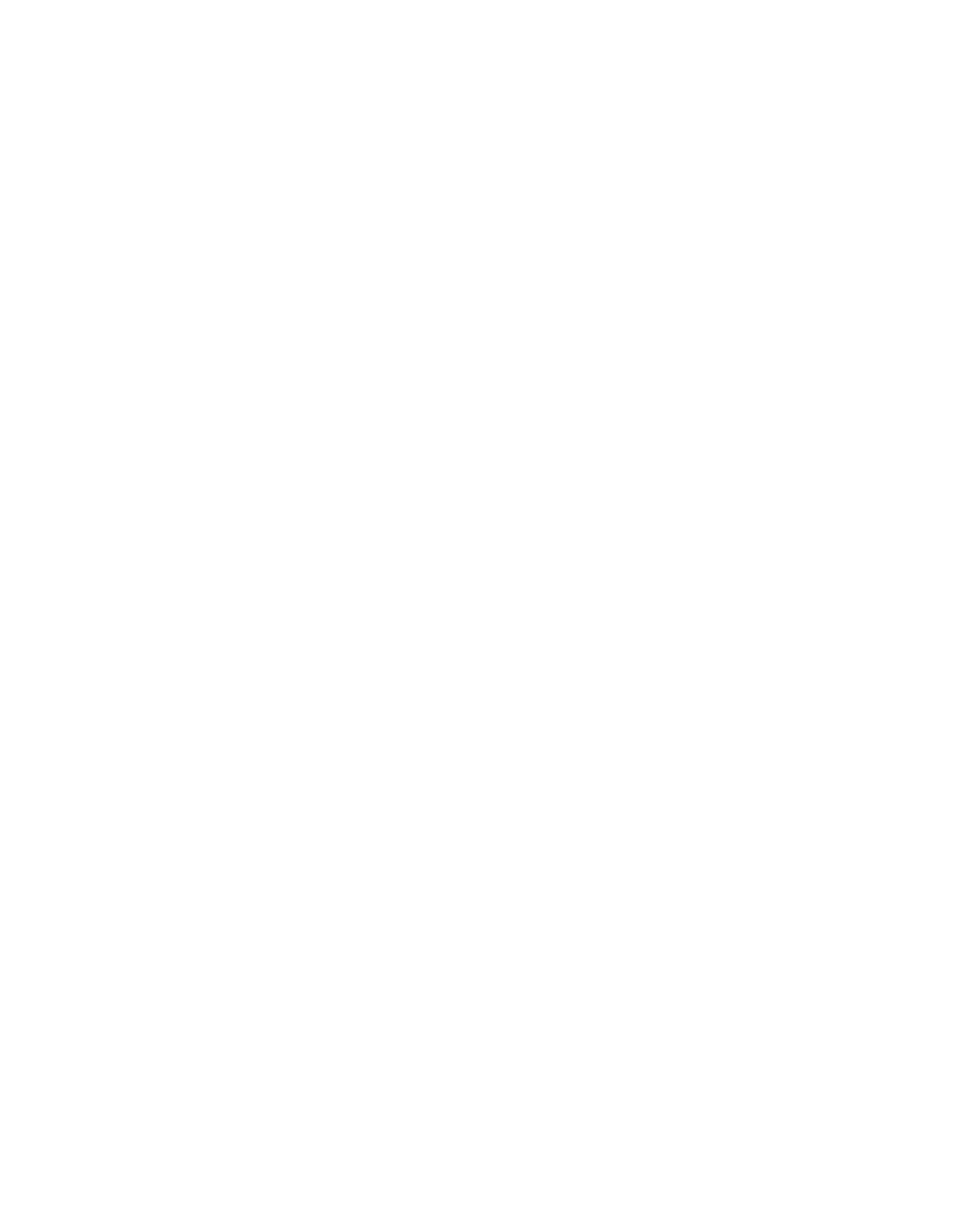#### Bat Order | Player | Inning | PlayText | LOBStatus Credit For Run PA Bases BR Bases Bases Pushed Player 4Score 1 O'Malley 01 8.Single +2ndWP 02 4-3 04 K 06 K 08 4-6-FO +PO-CS-1-3-6 (Wo... 11 5-3 **Player Totals** 2 Martin 01 2-3-SacBunt ProdOut 02 9.Single 04 K 06 K 09 K 11 3U **Player Totals** 3 Cano 01 K 02 | .HomeRun R-CF 04 K 06 6 09 1U 11 7 **Player Totals** 4 Cruz 01 .HomeRun L-CF 02 6-3 05 K 07 9 **Player Totals** Cruz-Heredia 09 | 4.Single Left on 2nd **Player Totals** Heredia 12 6-3 **Player Totals** 5 Seager 01 HBP Left on 3rd 03 6-3 05 3-1 07 | 8.Single | Left on 1st 09 8.Single Left on 1st 12 1-3 **Player Totals** 6 Gutierrez 01 | Walk Left on 2nd 03 8.Single 05 K 07 7 09 K 12 K **Player Totals** 7 Lee 01 Walk Left on 1st 03 .HomeRun L-CF 06 | Walk Left on 3rd 07 K 10 6-3 **Player Totals** 8 Zunino 01 8 03 3 06 7.Double Left on 2nd 08 7.Double +Out3rd-3-5-FC 10 K **Player Totals** 9 Hernandez 02 1-3 03 K **Player Totals** Smith 06 | Walk Left on 1st **Player Totals** Diaz 08 3-5-FC + FO'd-4-6 **Player Totals** Aoki  $10$  1-3 **Player Totals Grand Total** 0 1 3 0 4 0 0 0 0 0 0 0 0 0 0 0 0 0 0 0 0 0 0 0  $1$  -1 -1 -1 -1 0 0 0 0 0 0  $\boxed{0}$   $\boxed{2}$   $\boxed{2}$   $\boxed{1}$   $\boxed{3}$ 0 0 1 1 1 0 1 3 0 4 0 0 0 0 0 0 0 0 0 0 0 0 0 0 0 0 0 0 0 0 0 0 0 0  $\boxed{0}$  1  $\boxed{3}$  1  $\boxed{5}$ 0 0 0 0 0 0 2 4 0 7 13 0 0 0 0 0 0 0 0 0 0 0 0 0 0 0 0 0 0 0 0 0 0 0 0 2 4 0 7 13 2 4 0 5 11 0 0 0 0 0 0 0 0 0 0 0 0 0 0 0 0 0 0  $\boxed{2}$   $\boxed{4}$   $\boxed{0}$   $\boxed{5}$   $\boxed{11}$ 0 1 1 0 2  $\boxed{0}$  1  $\boxed{1}$   $\boxed{0}$  2 0 0 0 0 0 0  $\overline{0}$   $\overline{0}$   $\overline{0}$   $\overline{0}$   $\overline{0}$   $\overline{0}$   $\overline{0}$ 0 1 2 0 3 0 0 0 0 0 0 0 0 0 0 0 0 0 0 1 0 1 0 1 0 1 2 0 0 0 0 0 0  $\boxed{0}$   $\boxed{3}$   $\boxed{2}$   $\boxed{1}$   $\boxed{6}$ 0 1 1 1  $1$  3 0 1 3 0 4 0 0 0 0 0 0 0 0 0 0 0 0 0 0 0 0 0 0 0 0 0 0 0 0 0 2 4 1 7 0 1 0 2 3 2 4 0 7 13 0 1 2 0 3 0 0 0 0 0 0 0 0 0 0 0 0  $\frac{2}{9}$  6  $\frac{2}{9}$  9 19 0 0 0 0 0 0 0 0 0 0 0 0  $0 \qquad \qquad 2 \qquad \qquad 0 \qquad \qquad 2 \qquad \qquad 4$ 0  $2$  -2 0 0 0 0 0 0 0 0 0 4 -2 2 4 0 0 0 0 0 0 0 0 0 0 0 0  $\overline{0}$   $\overline{0}$   $\overline{0}$   $\overline{0}$   $\overline{0}$   $\overline{0}$   $\overline{0}$ 0 0 1 0 1  $\boxed{0}$  1  $\boxed{0}$   $\boxed{0}$  1 0 0 1 0 1  $\boxed{0}$  1  $\boxed{0}$   $\boxed{0}$  1 0 0 0 0 0 0 0 0 0 0 0 <u>6</u> 29 12 25 72 Detail by Bat Order/Player

### SEA - 4Base-Scorecard: CHC104 - 07-31-16 - SEA 6 @ CHC 7

\* WP: Rondon-LP: Martin-Sv: -CHC rec 63-41 - Zobrist is Top Contributor in CHC win